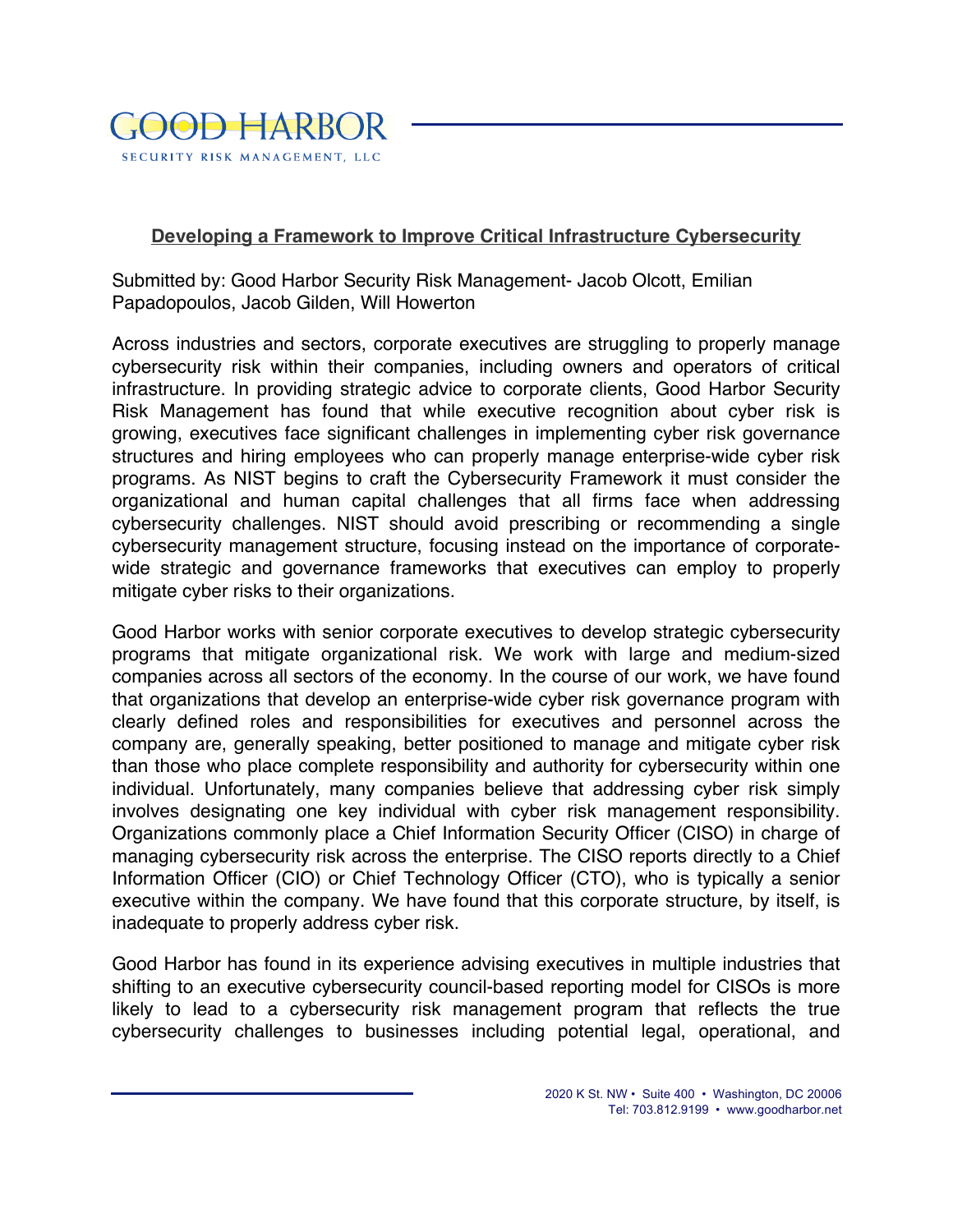

 financial harm. By including the General Counsel, Chief Financial Officer, and other executives along with the CIO in an executive council format, companies can build organization-wide cyber risk management program that focuses on addressing the company's most significant, material risks.

 Managing material cyber risks, rather than meeting compliance mandates, should be the goal of any corporate cybersecurity program. While organizations have legal responsibilities to secure certain types of information (personal, financial, or health information), there is other valuable information within a company's networks that also requires protection. Business secrets and intellectual property tend to constitute the most important assets held by any company but can be ignored when a company focuses its security resources only on building a legal compliance program. By including other executives in a corporate-wide cyber risk management program, CISOs are likely to obtain valuable perspective when scoping their information security program. This more holistic view of enterprise business risk will allow the CISO to better align technical measures, policy, and practices in order to address the greatest risks cybersecurity presents to the firm.

 We believe internal and external oversight of cybersecurity risk management from corporate boards and investors is a critical component of an enterprise-wide governance model. Boards of Directors have the basic role of safeguarding shareowners and ensuring that the company is operating with proper oversight. In the context of cybersecurity, Boards must be prepared to act pursuant to this role to ensure that companies properly manage cyber risk and protect their most critical assets, which are ultimately the lifeblood of any company and the basis for value creation for shareowners. Boards also play an important crisis management role, overseeing the implementation of plans to respond to potentially serious cybersecurity incidents. Boards should receive regular updates from the cyber risk council and individuals responsible for managing cyber risk in order to properly perform their duties.

 Investors, like corporate boards, also play a critical role in overseeing proper cybersecurity risk management, but from outside the corporation. The Securities and Exchange Commission Guidance on Cybersecurity issued in October 2011 makes clear that public companies have an option to disclose cyber incidents that have a material impact on company operations. Investors must begin to request and properly value these disclosures and introduce cyber risk into their decision-making during their investment diligence process and when they are invested in a firm. Investors should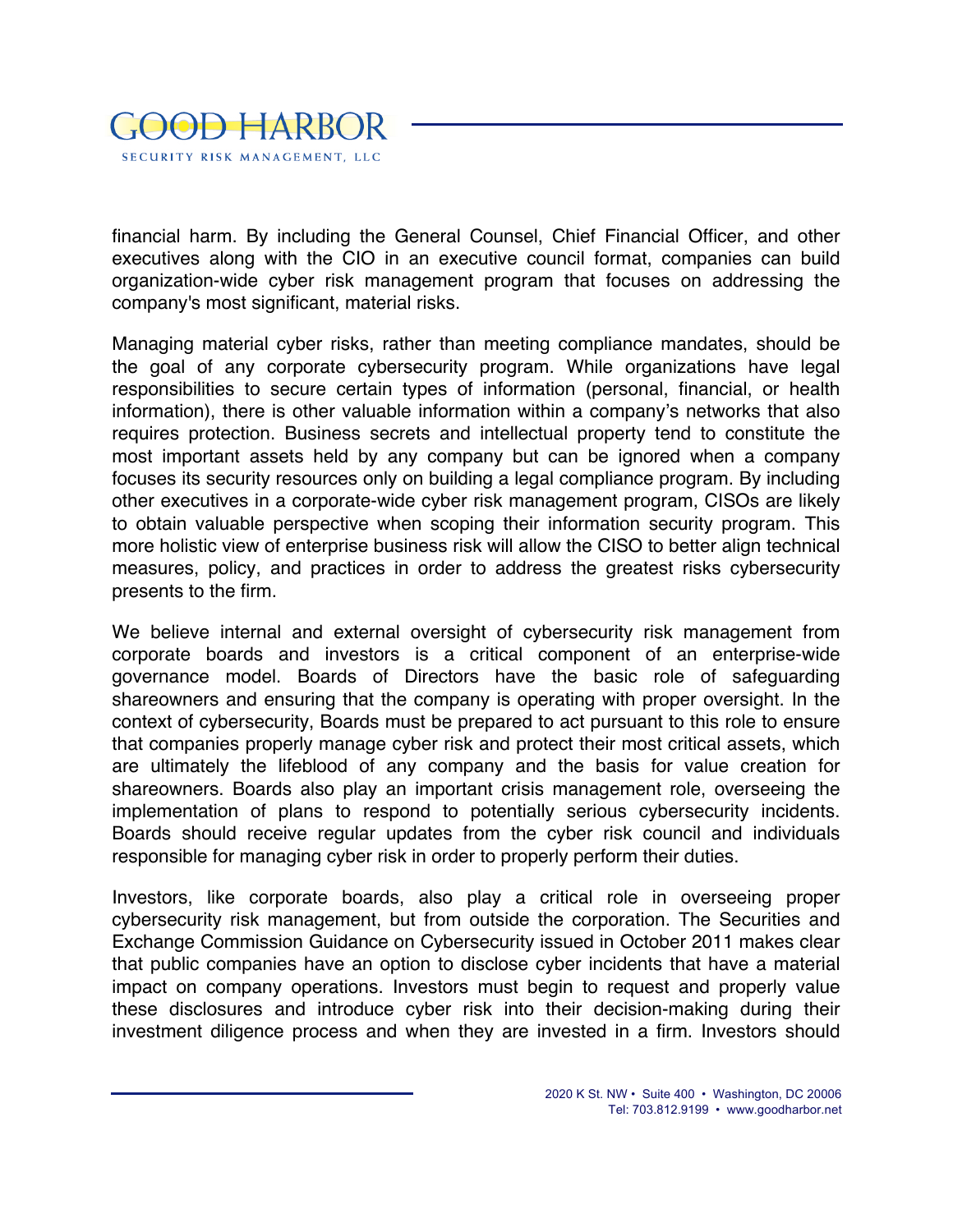

 request information from senior management in order to properly ensure that the company is diligently mitigating cyber risks to the organization.

 This organizational-wide approach toward managing cyber risk requires a shift in staffing cyber risk management programs within companies. Traditionally, technical experts have staffed cybersecurity programs almost exclusively, including the CISO position. But cyber risk management not only requires technical solution implementation, but also finding strategic methods of transferring, mitigating, or accepting business risks associated with information technology. We are finding that companies are adding more business-focused strategic managers to augment their cybersecurity teams. The companies that are best positioned to manage cyber risk employ strategic risk management or business professionals to either assist or oversee the CISO, helping to integrate cybersecurity across the enterprise. These risk managers provide a strategic vision for cybersecurity across the company and help create a culture of cybersecurity.

 To successfully manage cybersecurity risks, organizations need talented cybersecurity professionals. Good Harbor has found that a lack of available qualified technical cybersecurity professionals is currently one of the greatest inhibiting factors companies face as they look to implement cybersecurity risk management programs. The current dearth of individuals who can properly implement technical security programs in large organizations is a serious issue not only for private industry, but for government agencies as well. Education programs in technical cybersecurity at the undergraduate and graduate level have failed to keep pace with public and private sector workforce demand. Moreover, additional specialized cybersecurity training is often needed for certain organizations, such as in industries reliant on industrial control systems.

 In addition to the lack of adequate technical training, business students are currently entering the workforce without adequate comprehension of cybersecurity enterprise risk management. There are currently few business school graduates with a deep enough understanding of cyber risk to staff a position in charge of implementing a strategic cybersecurity risk management program, let alone to understand the cyber threats that businesses they will eventually run are likely to face. Corporate boards, executives, and investors are likely to continue to misunderstand the importance of sound corporate cybersecurity practices and risk management without proper education within business-related fields.

As government and private industry work to build common understandings of what